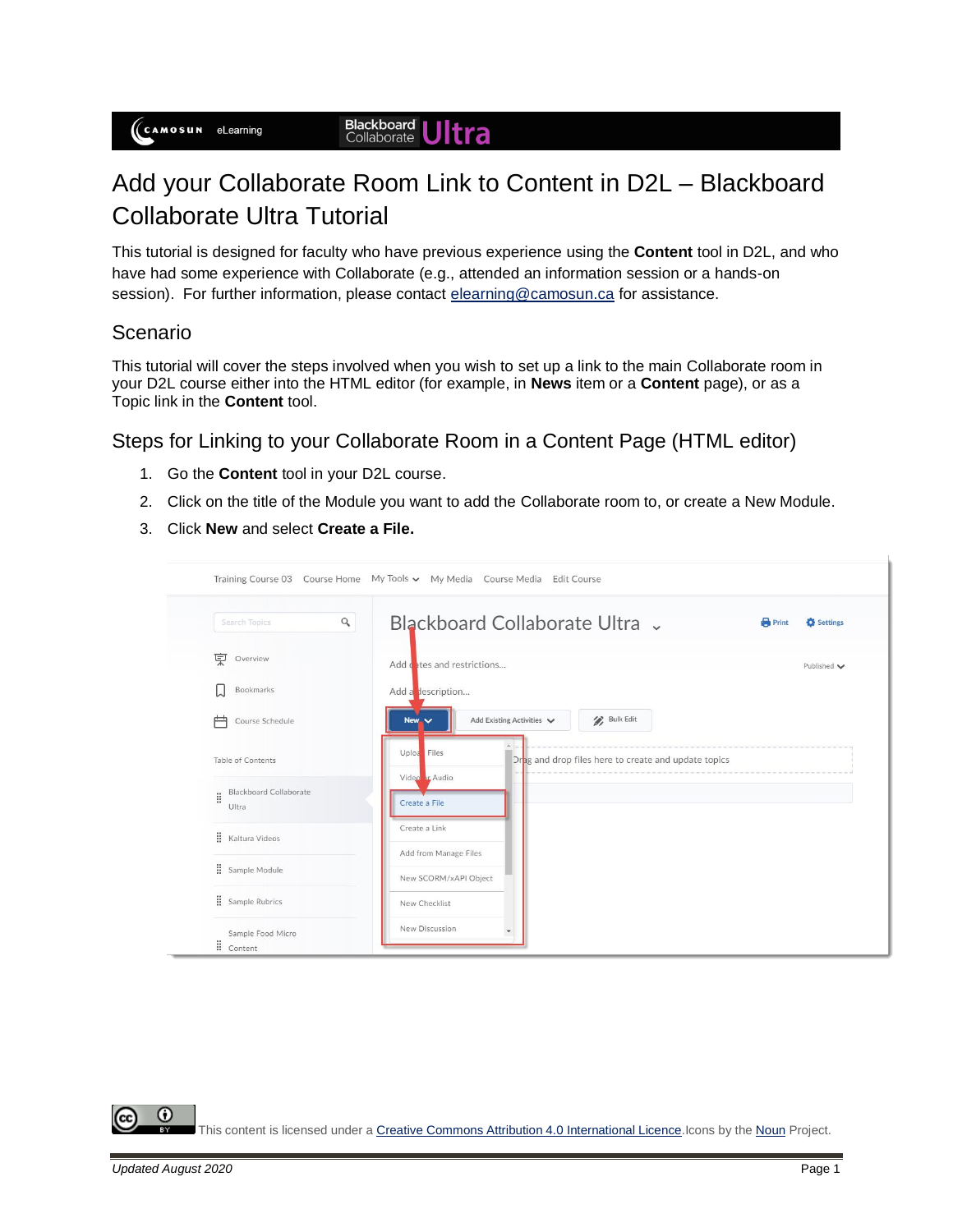4. Add a **Title**, then add contextual and/or instructional text into the HTML editor box. Highlight the words you want to link your Collaborate room to, and click the **Quicklink** icon.

| Training Course 03 Course Home My Tools v My Media Course Media Edit Course                                                                                                                                      |                                                                                                                                                        |
|------------------------------------------------------------------------------------------------------------------------------------------------------------------------------------------------------------------|--------------------------------------------------------------------------------------------------------------------------------------------------------|
| Create a File in "Blackboard Collaborate Ultra"                                                                                                                                                                  |                                                                                                                                                        |
| Blackboard Collaborate Ultra Room<br>Ep Browse for a Template                                                                                                                                                    |                                                                                                                                                        |
| 뇬<br>∪<br>в<br>$\mathbf{E}$ $\sigma^{\circ}$<br>o<br>Paragra<br>Ι<br>$\checkmark$<br>▼<br>Click on the Blankboard Collabert to Ultra link to go to our virtual classroom.<br><b>Blackboard Collaborate Ultra</b> | 這<br>騦<br>Verdana<br>$\vee$ Size<br>$\checkmark$<br>$\overline{\phantom{a}}$<br>$\overline{\phantom{a}}$<br>$\overline{\phantom{a}}$<br>H.<br>$\cdots$ |
|                                                                                                                                                                                                                  |                                                                                                                                                        |
| <b>Publish</b><br>Save as Draft<br>Cancel                                                                                                                                                                        | $\Delta$ , $\Phi$ , $\Delta$ , $\mathbb{F}_0$ , $\mathbb{R}_1$ , $\Delta$                                                                              |

5. Select **External Learning Tools** (you may need to scroll down in the list).

| Course 03 |                          | 器 |                       |              |
|-----------|--------------------------|---|-----------------------|--------------|
| 1y Tools  | <b>Insert Quicklink</b>  |   |                       | ×            |
|           | bntent<br>≡              |   | ⋗                     |              |
| ackl      | <b>&amp;</b> Corrse File |   | ⋋                     |              |
|           | Distances                |   | ⋟                     |              |
|           | ePort plio Item          |   | $\mathbf{r}$          |              |
| B         | External Learning Tools  |   | ⋟                     | $\checkmark$ |
| go to ou  | <b>出</b> Form Templates  |   | ⋗                     |              |
|           | Google Drive             |   | $\mathbf{\mathbf{z}}$ |              |
|           | <b>News</b>              |   | $\mathbf{z}$          |              |
|           | <b>&amp;</b> OneDrive    |   | N                     | UT.          |
|           | Cancel                   |   |                       | h.           |
|           |                          |   |                       |              |

 $\odot$ (cc This content is licensed under a [Creative Commons Attribution 4.0 International Licence.I](https://creativecommons.org/licenses/by/4.0/)cons by the [Noun](https://creativecommons.org/website-icons/) Project.  $\bar{\bullet}$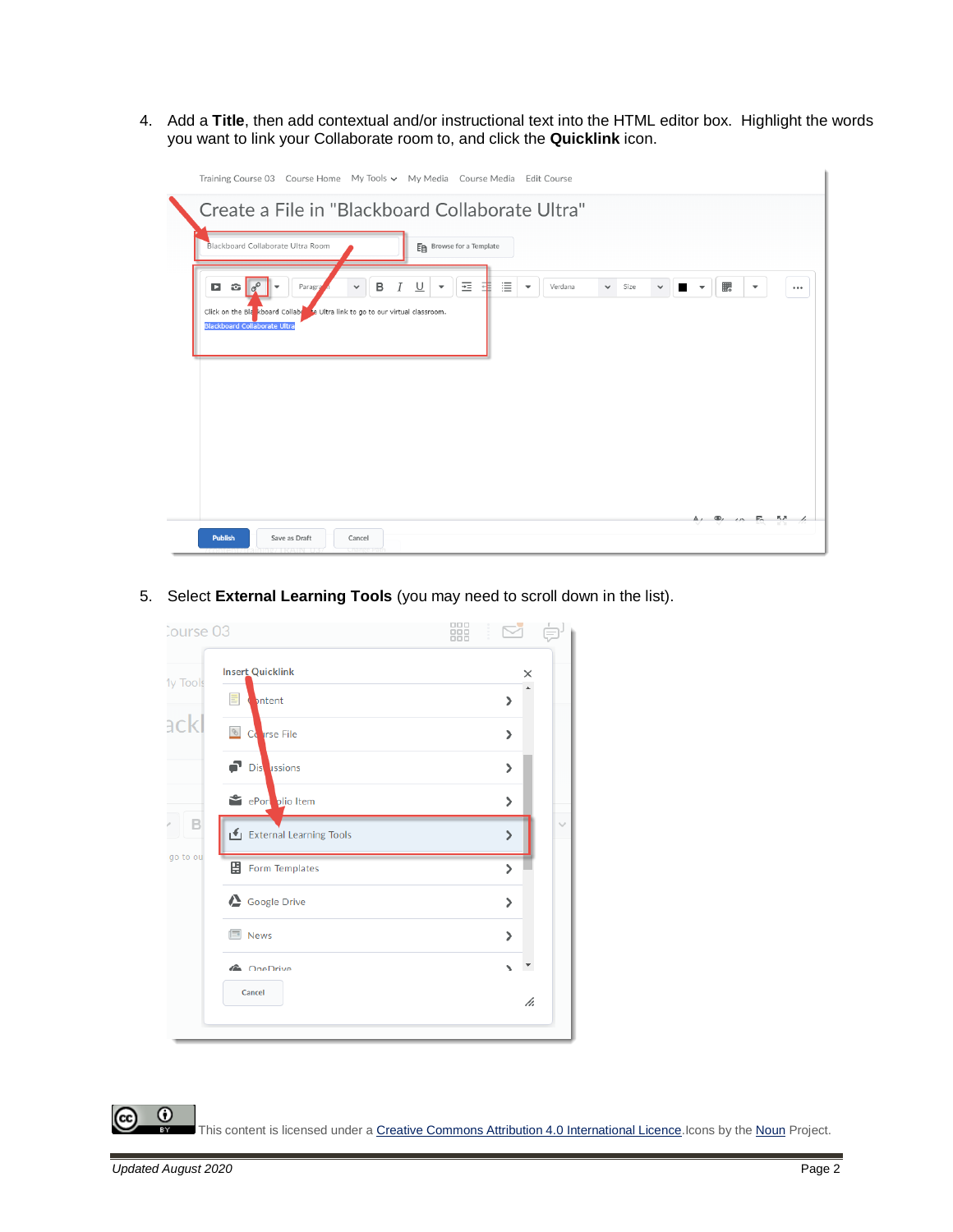6. Select **Blackboard Collaborate Ultra**.



7. The link to your Collaborate room has now been created. Click **Publish**. When you click on the link in the page you just created, and your Collaborate room (named for the D2L course) will appear.



 $\odot$ This content is licensed under a [Creative Commons Attribution 4.0 International Licence.I](https://creativecommons.org/licenses/by/4.0/)cons by the [Noun](https://creativecommons.org/website-icons/) Project.